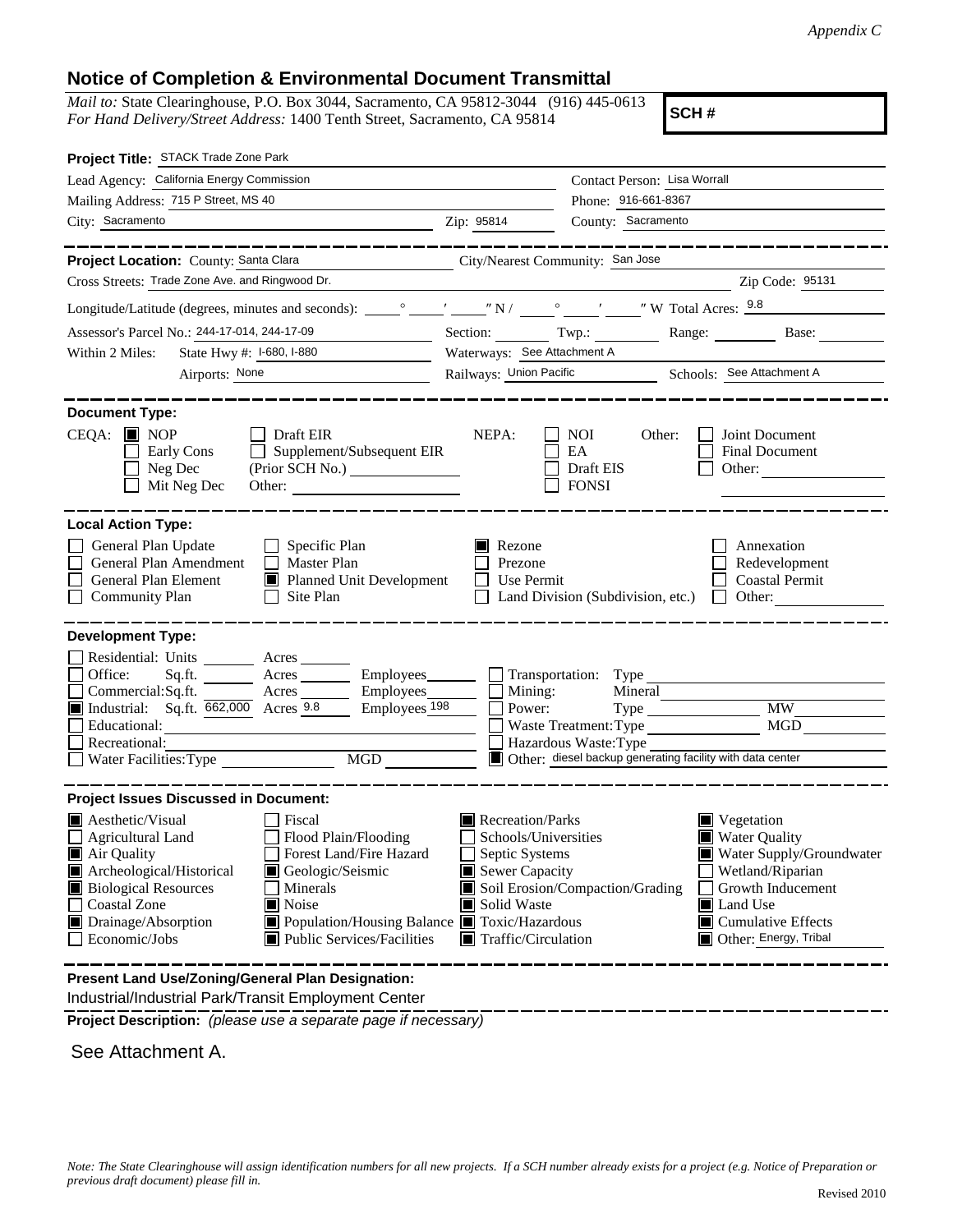### **Reviewing Agencies Checklist**

|                 | Lead Agencies may recommend State Clearinghouse distribution by marking agencies below with and "X".<br>If you have already sent your document to the agency please denote that with an "S". |   |                                                     |  |  |
|-----------------|----------------------------------------------------------------------------------------------------------------------------------------------------------------------------------------------|---|-----------------------------------------------------|--|--|
| S.              | Air Resources Board                                                                                                                                                                          | X | Office of Historic Preservation                     |  |  |
|                 | Boating & Waterways, Department of                                                                                                                                                           |   | Office of Public School Construction                |  |  |
|                 | California Emergency Management Agency                                                                                                                                                       | X | Parks & Recreation, Department of                   |  |  |
|                 | California Highway Patrol                                                                                                                                                                    |   | Pesticide Regulation, Department of                 |  |  |
| S               | Caltrans District # 4                                                                                                                                                                        | S | <b>Public Utilities Commission</b>                  |  |  |
|                 | <b>Caltrans Division of Aeronautics</b>                                                                                                                                                      | S | Regional WQCB # 2                                   |  |  |
|                 | <b>Caltrans Planning</b>                                                                                                                                                                     | S | <b>Resources Agency</b>                             |  |  |
|                 | Central Valley Flood Protection Board                                                                                                                                                        |   | Resources Recycling and Recovery, Department of     |  |  |
|                 | Coachella Valley Mtns. Conservancy                                                                                                                                                           | S | S.F. Bay Conservation & Development Comm.           |  |  |
|                 | <b>Coastal Commission</b>                                                                                                                                                                    |   | San Gabriel & Lower L.A. Rivers & Mtns. Conservancy |  |  |
|                 | Colorado River Board                                                                                                                                                                         |   | San Joaquin River Conservancy                       |  |  |
|                 | Conservation, Department of                                                                                                                                                                  |   | Santa Monica Mtns. Conservancy                      |  |  |
|                 | Corrections, Department of                                                                                                                                                                   |   | <b>State Lands Commission</b>                       |  |  |
|                 | <b>Delta Protection Commission</b>                                                                                                                                                           |   | <b>SWRCB: Clean Water Grants</b>                    |  |  |
|                 | Education, Department of                                                                                                                                                                     | S | <b>SWRCB: Water Quality</b>                         |  |  |
| $\mbox{\bf S}$  | <b>Energy Commission</b>                                                                                                                                                                     |   | <b>SWRCB: Water Rights</b>                          |  |  |
| $\mathbb S$     | Fish & Game Region # 3                                                                                                                                                                       |   | Tahoe Regional Planning Agency                      |  |  |
|                 | Food & Agriculture, Department of                                                                                                                                                            | S | Toxic Substances Control, Department of             |  |  |
|                 | Forestry and Fire Protection, Department of                                                                                                                                                  | S | Water Resources, Department of                      |  |  |
|                 | General Services, Department of                                                                                                                                                              |   |                                                     |  |  |
|                 | Health Services, Department of                                                                                                                                                               |   | Other:                                              |  |  |
|                 | Housing & Community Development                                                                                                                                                              |   |                                                     |  |  |
| S               | Native American Heritage Commission                                                                                                                                                          |   |                                                     |  |  |
|                 | Local Public Review Period (to be filled in by lead agency)                                                                                                                                  |   |                                                     |  |  |
|                 | Starting Date June 7, 2022                                                                                                                                                                   |   | Ending Date July 6, 2022                            |  |  |
|                 | Lead Agency (Complete if applicable):                                                                                                                                                        |   |                                                     |  |  |
|                 |                                                                                                                                                                                              |   |                                                     |  |  |
|                 |                                                                                                                                                                                              |   |                                                     |  |  |
| City/State/Zip: |                                                                                                                                                                                              |   | City/State/Zip:                                     |  |  |
|                 |                                                                                                                                                                                              |   | Phone:                                              |  |  |
|                 | Phone:                                                                                                                                                                                       |   |                                                     |  |  |
|                 | Signature of Lead Agency Representative: Shawn Pittard                                                                                                                                       |   | Date: $\frac{june6, 2022}{2}$                       |  |  |

Authority cited: Section 21083, Public Resources Code. Reference: Section 21161, Public Resources Code.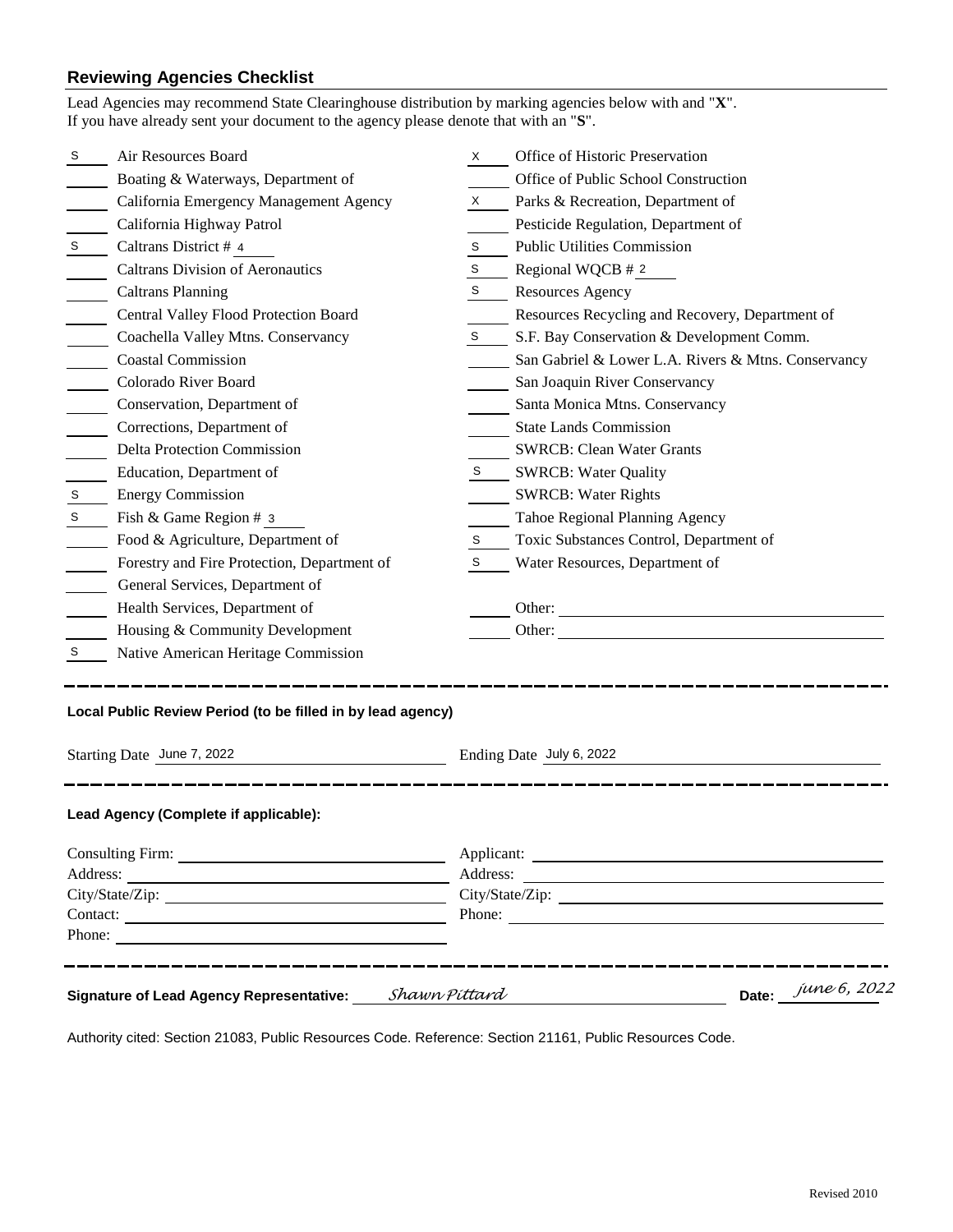## Attachment A to NOC

# Waterways within 2 miles of project site:

| # | Name                    | Waterway | Length(mi) |
|---|-------------------------|----------|------------|
|   | Los Coches Creek        | stream   | 0.11       |
| 2 | <b>Crosley Creek</b>    | stream   | 0.39       |
| 3 | Penitencia East Channel | drain    | 0.69       |
| 4 | Wrigley Ford Creek      | stream   | 0.76       |
| 5 | <b>Piedmont Creek</b>   | stream   | 0.77       |
| 6 | Sierra Creek            | stream   | 1.09       |
| 7 | Lower Penitencia Creek  | stream   | 1.99       |
| 8 | Berryessa Creek         | stream   | 3.36       |
| 9 | Coyote Creek            | river    | 4.29       |

## Schools within 2 miles of project site: Public Schools

| #  | <b>NAME</b>                                       | <b>ADDRESS</b>                | <b>CITY</b>     | <b>STATE</b> | <b>ZIP</b> |
|----|---------------------------------------------------|-------------------------------|-----------------|--------------|------------|
| 1  | OPPORTUNITY YOUTH<br><b>ACADEMY</b>               | 1290 RIDDER PARK<br>DR.       | SAN JOSE        | CA           | 95131      |
| 2  | SAN JOSE<br>CONSERVATION<br><b>CORPS CHARTER</b>  | 1560 BERGER DR.               | SAN JOSE        | CA           | 95112      |
| 3  | ROBERT RANDALL<br><b>ELEMENTARY</b>               | 1300 EDSEL DR.                | <b>MILPITAS</b> | CA           | 95035      |
| 4  | JOHN SINNOTT<br>ELEMENTARY                        | 2025 YELLOWSTONE<br>AVE.      | <b>MILPITAS</b> | CA           | 95035      |
| 5  | SANTA CLARA<br>COUNTY COMMUNITY                   | 1290 RIDDER PARK<br>DR. MC213 | SAN JOSE        | CA           | 95131      |
| 6  | ORCHARD<br><b>ELEMENTARY</b>                      | 921 FOX LN.                   | SAN JOSE        | CA           | 95131      |
| 7  | SANTA CLARA<br>COUNTY COURT                       | 1290 RIDDER PARK<br>DR. MC213 | SAN JOSE        | CA           | 95131      |
| 8  | <b>BROOKTREE</b><br><b>ELEMENTARY</b>             | 1781 OLIVETREE DR.            | SAN JOSE        | CA           | 95131      |
| 9  | RANCHO MILPITAS<br>MIDDLE                         | 1915 YELLOWSTONE<br>AVE.      | <b>MILPITAS</b> | CA           | 95035      |
| 10 | SANTA CLARA<br>COUNTY SPECIAL<br><b>EDUCATION</b> | 1290 RIDDER PARK<br>DR. MC273 | SAN JOSE        | CA           | 95131      |
| 11 | <b>NORTHWOOD</b><br><b>ELEMENTARY</b>             | 2760 E. TRIMBLE RD.           | SAN JOSE        | CA           | 95132      |
| 12 | MORRILL MIDDLE                                    | 1970 MORRILL AVE.             | SAN JOSE        | CA           | 95132      |
| 13 | CHERRYWOOD<br><b>ELEMENTARY</b>                   | 2550 GREENGATE DR.            | SAN JOSE        | CA           | 95132      |
| 14 | LANEVIEW<br><b>ELEMENTARY</b>                     | 2095 WARMWOOD LN.             | SAN JOSE        | CA           | 95132      |
| 15 | PEARL ZANKER<br><b>ELEMENTARY</b>                 | 1585 FALLEN LEAF DR.          | <b>MILPITAS</b> | CA           | 95035      |
| 16 | VINCI PARK<br>ELEMENTARY                          | 1311 VINCI PARK WAY           | SAN JOSE        | CA           | 95131      |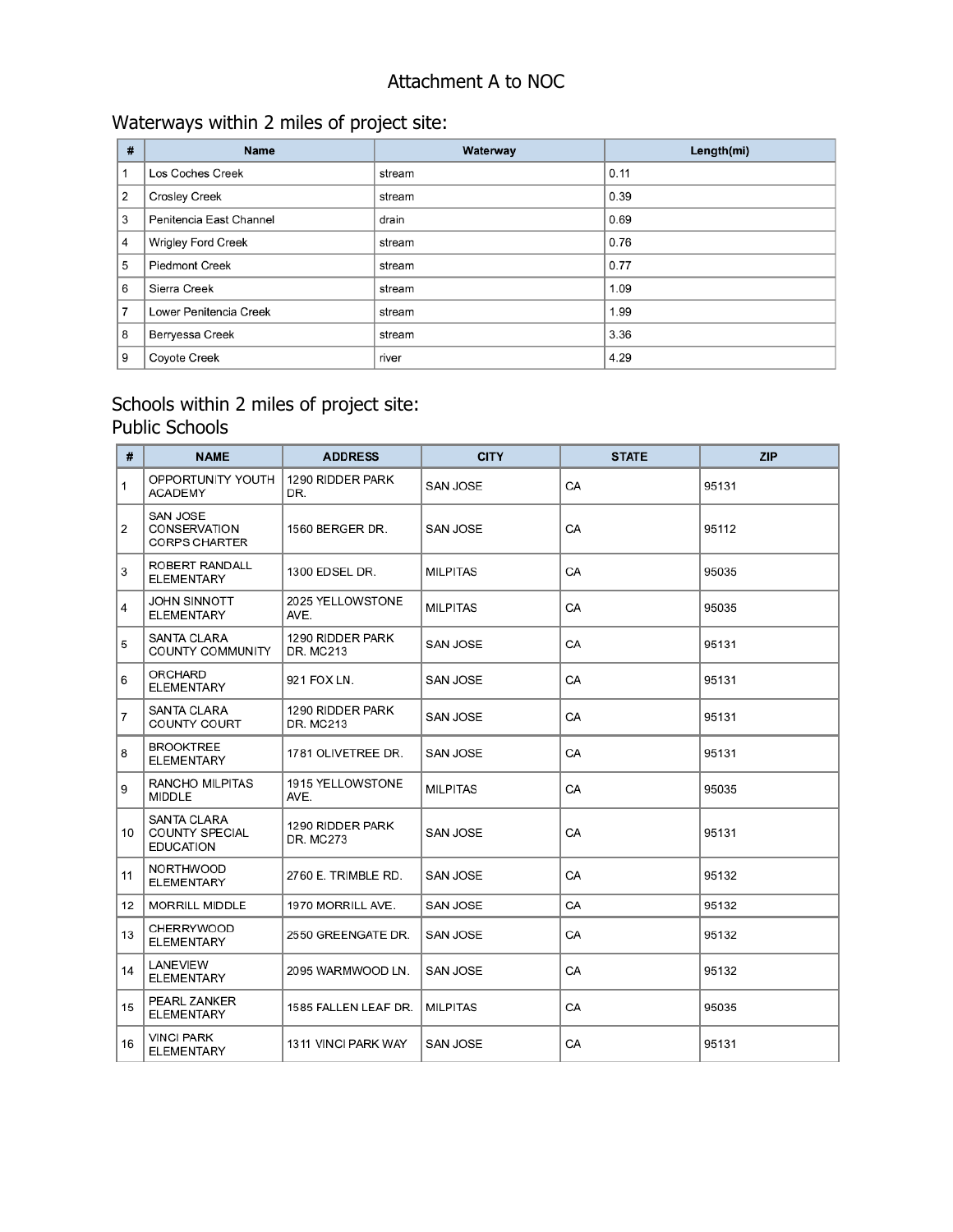| 17 | OPPORTUNITY YOUTH<br><b>ACADEMY</b>               | 1290 RIDDER PARK<br>DR.       | SAN JOSE        | CA | 95131 |
|----|---------------------------------------------------|-------------------------------|-----------------|----|-------|
| 18 | ROBERT RANDALL<br><b>ELEMENTARY</b>               | 1300 EDSEL DR.                | <b>MILPITAS</b> | CA | 95035 |
| 19 | JOHN SINNOTT<br><b>ELEMENTARY</b>                 | 2025 YELLOWSTONE<br>AVE.      | <b>MILPITAS</b> | CA | 95035 |
| 20 | SANTA CLARA<br>COUNTY COMMUNITY                   | 1290 RIDDER PARK<br>DR. MC213 | SAN JOSE        | СA | 95131 |
| 21 | ORCHARD<br><b>ELEMENTARY</b>                      | 921 FOX LN.                   | SAN JOSE        | CA | 95131 |
| 22 | SANTA CLARA<br>COUNTY COURT                       | 1290 RIDDER PARK<br>DR. MC213 | SAN JOSE        | CA | 95131 |
| 23 | BROOKTREE<br><b>ELEMENTARY</b>                    | 1781 OLIVETREE DR.            | SAN JOSE        | CA | 95131 |
| 24 | RANCHO MILPITAS<br>MIDDLE                         | 1915 YELLOWSTONE<br>AVE.      | <b>MILPITAS</b> | CA | 95035 |
| 25 | SANTA CLARA<br>COUNTY SPECIAL<br><b>EDUCATION</b> | 1290 RIDDER PARK<br>DR. MC273 | SAN JOSE        | CA | 95131 |
| 26 | NORTHWOOD<br><b>ELEMENTARY</b>                    | 2760 E. TRIMBLE RD.           | SAN JOSE        | CA | 95132 |
| 27 | <b>MORRILL MIDDLE</b>                             | 1970 MORRILL AVE.             | SAN JOSE        | CA | 95132 |
| 28 | <b>CHERRYWOOD</b><br><b>ELEMENTARY</b>            | 2550 GREENGATE DR.            | SAN JOSE        | CA | 95132 |
| 29 | LANEVIEW<br>ELEMENTARY                            | 2095 WARMWOOD LN.             | SAN JOSE        | CA | 95132 |
| 30 | PEARL ZANKER<br><b>ELEMENTARY</b>                 | 1585 FALLEN LEAF DR.          | <b>MILPITAS</b> | CA | 95035 |
| 31 | <b>VINCI PARK</b><br><b>ELEMENTARY</b>            | 1311 VINCI PARK WAY           | SAN JOSE        | СA | 95131 |
| 32 | MABEL MATTOS<br><b>ELEMENTARY</b>                 | 1750 MCCANDLESS<br>DR.        | <b>MILPITAS</b> | CA | 95035 |
| 33 | SAN JOSE<br>CONSERVATION<br><b>CORPS CHARTER</b>  | 1560 BERGER DR.               | SAN JOSE        | CA | 95112 |

### Private Schools

| $\pmb{\mu}$    | <b>NAME</b>                                           | <b>ADDRESS</b>                | <b>CITY</b>     | <b>STATE</b> | <b>ZIP</b> |
|----------------|-------------------------------------------------------|-------------------------------|-----------------|--------------|------------|
| $\mathbf{1}$   | ST JOHN THE BAPTIST<br>CATHOLIC SCHOOL                | 360 S ABEL ST                 | <b>MILPITAS</b> | CA           | 95035      |
| 2              | MILPITAS CHRISTIAN<br>SCHOOL                          | 3435 BIRCHWOOD LN             | SAN JOSE        | CA           | 95132      |
| 3              | DAY STAR<br>MONTESSORI<br>SCHOOL                      | 215 DEMPSEY RD                | <b>MILPITAS</b> | CA           | 95035      |
| 4              | <b>HEADSUP! CHILD</b><br><b>DEVELOPMENT</b><br>CENTER | 2841 JCT AVE STE 100          | SAN JOSE        | CA           | 95134      |
| 5              | MERRYHILL SCHOOL<br>1074                              | 1500 YOSEMITE DR              | <b>MILPITAS</b> | CA           | 95035      |
| 6              | <b>LITTLE FLOWERS</b><br><b>MONTESSORI</b>            | 200 SERRA WAY STE<br>50       | <b>MILPITAS</b> | CA           | 95035      |
| $\overline{7}$ | STRATFORD SCHOOL                                      | 341 GREAT MALL<br>PKWY        | <b>MILPITAS</b> | CA           | 95035      |
| 8              | STRATFORD SCHOOL -<br><b>MILPITAS</b>                 | 341 GREAT MALL<br><b>PKWY</b> | <b>MILPITAS</b> | CA           | 95035      |
| 9              | ACHIEVING STARS<br><b>ACADEMY</b>                     | 301 S ABBOTT AVE              | <b>MILPITAS</b> | CA           | 95035      |